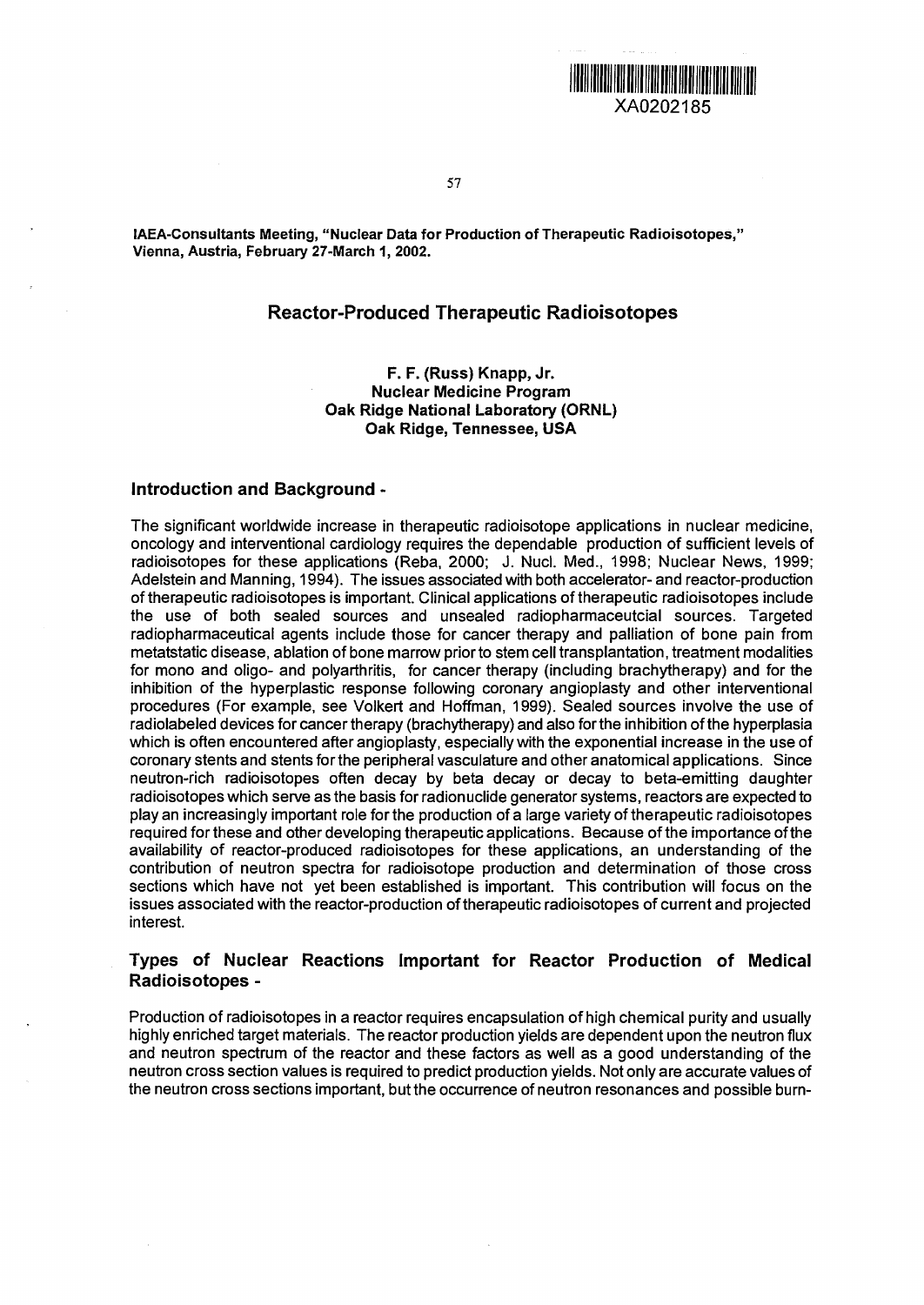up (i.e. neutron capture) by the product of interest are important. The nuclear reactions of primary interest for reactor production of beta-emitting therapeutic radioisotopes by "direct" production include the radiative  $(n,y)$ , the inelastic  $(n,n',y)$  and the  $(n,p)$  reactions. The  $(n,y)$  is the most common production pathway, which can also include multi neutron captures of both neutron capture products, such as the production of tungsten-188 from tungsten-186 and the production of dysprosium-166 from dysprosium-164 (Table 1).

Although the potential list of reactor-produced radioisotopes for therapeutic applications is not limitless, there are a large number of candidates which are of current or expected interest. The intermediary role or use of product radioisotopes which then decay by beta-decay is also useful for reactor production of various therapeutic radioisotopes, and examples in this category include the platinum-198(n, $\gamma$ ) platinum-199 ( $\beta$ - decay)gold-199 process. Another example is subsequent neutron capture of intermediate isotopes formed by beta-decay when the resulting nuclide has a high cross section to capture a neutron to form the product of interest.

In other cases, the reactor-produced radionuclide has a short half-life and decays to a carrier-free product which has a low cross section for neutron capture, which can be obtained by batch separation processes. There are a variety of reactor-produced rtherapeutic radioisotopes in this category, which includes the production of lutetium-177 by the ytterbium-176(n,y)ytterbium-177( $\beta$ decay)lutetium-177 process, which is potential interest for production of very high specific activity lutetium-177 in nuclear reactors of moderate and perhaps low neutron flux which are available in the Member States. In addition, the (n,p) reaction can have some importance for providing no-carrieradded products, although reaction yields are usually low, such as production of copper-67 by the zinc-67(n,p)copper-67, and scandium-47 by the titanium-47(n,p)scandium-47 pathways.

There is also rapidly growing interest in the use of alpha-emitting radioisotopes for therapy, particularly for cancer treatment. In some cases, radioactive parents from "extinct" radioactive decay processes, such as thorium-229, can be recovered from uranium-233 decay products. The thorium-229 represents a convenient source from which actinium-225 is recovered, which is the parent for the actinium-225/bismuth-213 generator system. There is wide interest in the use of bismuth-213 (10 hour half-life, 8 MeV alpha) for cancer therapy because of the very high LET. Although the lower Z alpha-emitting radioisotopes of interest for therapeutic applications are usually not reactor produced, it should be noted, that thorium-229 could also be reactor-produced via the three successive neutron captures of radium-226, discussed later.

## **Examples of Important Clinical Applications of Reactor-Produced Therapeutic Isotopes** -

Although the production of therapeutic medical radioisotopes in reactors has always been of interest, recent advances in complementary technologies over the last decade have dramatically increased the importance of these radioisotopes. Example include the advances in the biological preparation of monoclonal antibodies and the solid-state synthesis of peptides targeted to specific receptors expressed on tumor cells. Chemical attachment of radioisotopes to these targeted carriers represents an important and effective method for localization of these therapeutic radioisotopes for tumor killing, and many such agents are currrently in clinical trials.

In cases where specific carrier molecules such as peptides are bound to the extracellular receptors and then internalized into the target cells - and especially if nuclear targeting is possible - the use of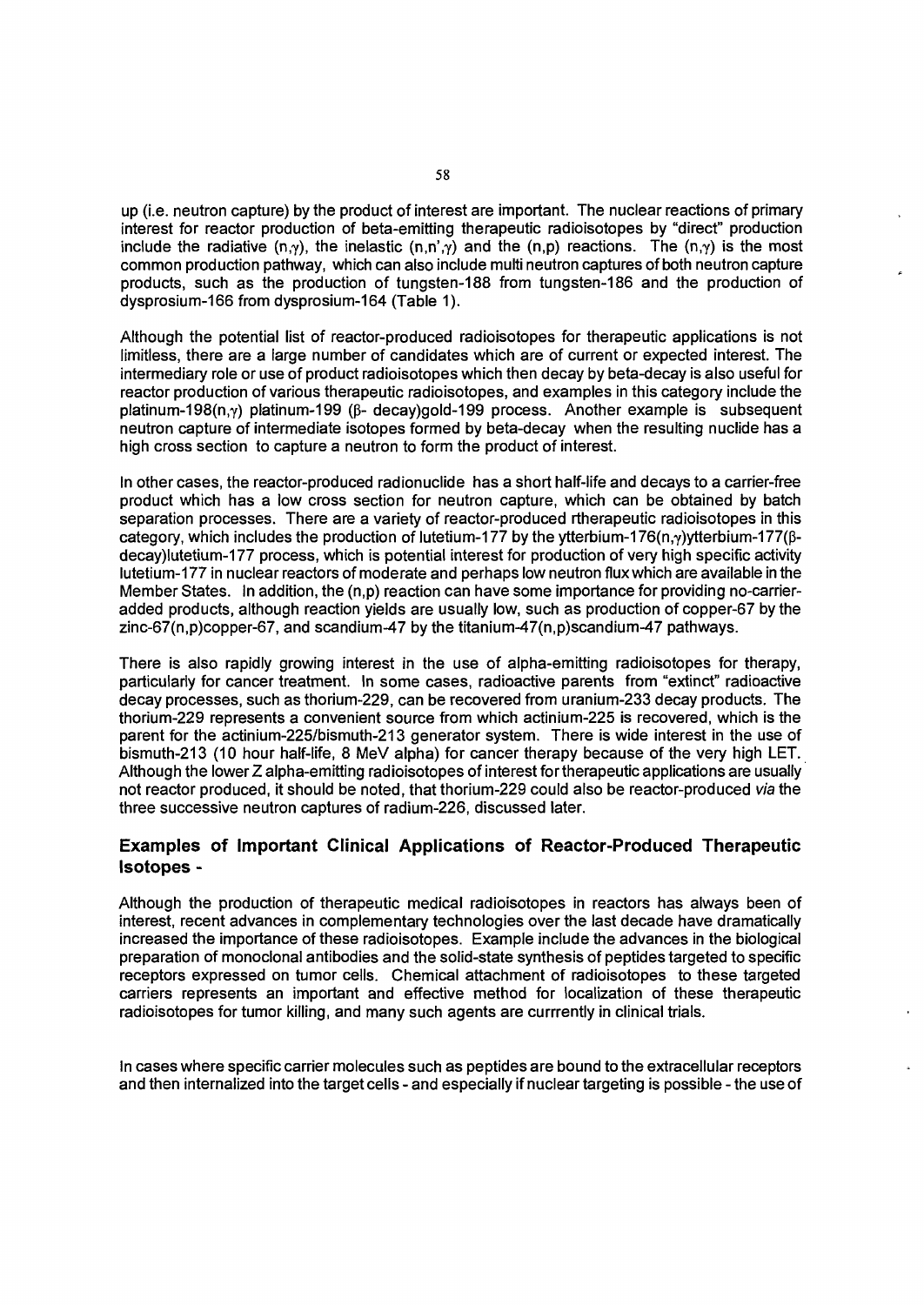low energy Auger emitting radioisotopes if of great interest for lethal delivery of radiation to the target cells (Mariani, et al., 2000).. Reactor-produced radioisotopes of interest in this category include iodine-125, ruthenium-103 and platinum-195m, which has the highest Auger yield (Mariani, et al., 2000).

## **Examples of Reactor-Produced Medical Radioisotopes of Current Interest** -

The increased impetus for the use of unsealed radioactively-labeled agents for various therapeutic applications is illustrated by new developments in the synthesis and evaluation of new ligands as carriers for tumor-targeted therapy. There is broad interest in applications of beta-, Auger- and alpha-emitting reactor-produced radioisotopes for therapy. To date, most routine clinical applications have focused on beta-emitting radioisotopes and several examples are provided in **Tables 1**. The Agency is in the process of publishing the Radioisotope Production in Nuclear Reactors, which describes the production pathways and processing methods for many beta-emitting radioisotopes of current interest (Iyer and Knapp, 2002). Although tabulation of cross section data for many of the required neutron capture reactions are available in compilations in the literature, in some cases, accurate production cross section values are not available, which are required by researchers and institutions to evaluate and predict production of several therapeutic radioisotopes of current interest. In addition, burn-up cross section data are important.

## **Important Clinical Applications of Reactor-Produced Therapeutic Radioisotopes** -

In addition to the use of high and low energy beta-emitting radioisotopes for treatment of solid tumors, these various radioisotopes are also widely used forthe clinical palliative treatment of pain associated multiple skeletal metastases. The energy of the beta emission can also be tailored for treatment of rheumatoid arthritis, dependent upon the size of the synovial joint, (i.e. yttrium-90 vs. rhenium-186 vs. erbium-169 for large, medium and small joints, respectively). One of the more recent applications which is expected to have broad application is the use of therapeutic radioisotopes - including high energy beta- and gamma emitting - for the inhibition of restenosis after coronary angioplasty - use both catheter-based approaches where the radioactive source is inserted through a catheter to the post-angioplastic site and the use of radiolabeled stents. In the last few years tremendous interest has grown for the use of alpha-emitting radioisotopes for the therapy where rapid and specific targeting is possible, such as the use of bismuth-213-labeled antibodies for the treatment of blood borne acute myeloid leukemia, and radium-224 is now routinely available in Germany for the treatment of ankylosing spondylitis.

#### **Technical Analysis of Present Status** -

The study by Frost and Sullivan published in the Journal of Nuclear Medicine (Vol. 39, pp 13N-27N) estimated that the revenues for the therapeutic radioisotope market in the U.S. will increase over 100 fold from 2000 to 2020 (1996, \$ 45 million; 2000 estimated as \$ 62 million; estimated as > 6 billion in 2020). Presumably such estimated required 100-fold increases in the therapeutic radioisotope market must also reflect the international trend, and clearly result from recent and expected advances in the development and clinical implenmtation of therapeutic radiopharmaceuticals.

## **Table 1. Examples of Reactor-Produced Therapeutic Radioisotopes of Current Interest for Cancer Therapy, Bone Pain Palliation, Marrow Ablation and Coronary Restenosis Therapy**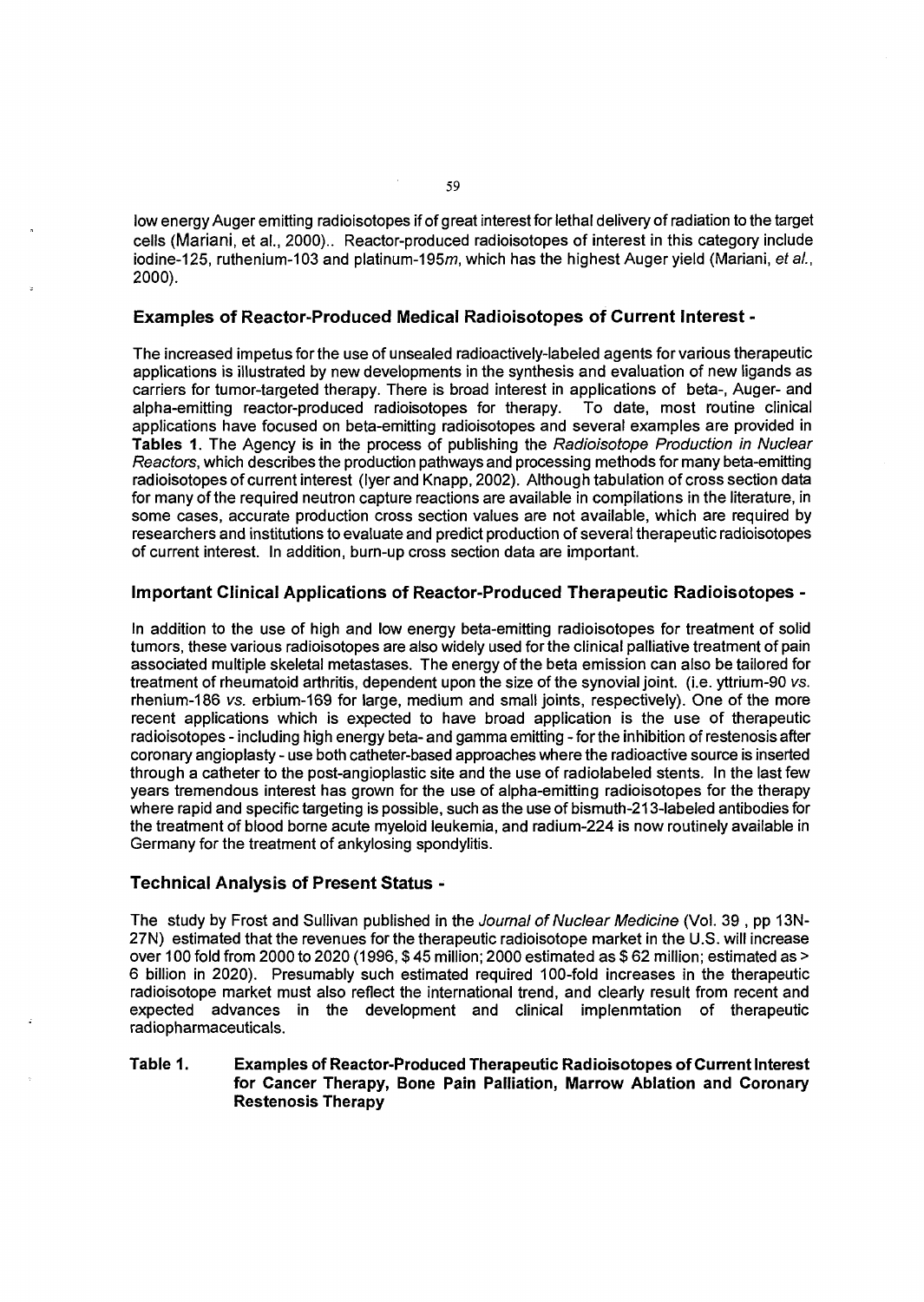| Radioisotope                               | <b>Therapeutic</b><br><b>Agents</b>                   | <b>Applications</b>                                                            |
|--------------------------------------------|-------------------------------------------------------|--------------------------------------------------------------------------------|
| <b>High Energy Beta-Emitters</b>           |                                                       |                                                                                |
| Dysprosium-166                             | Parent for Dy-166/Ho-166 Generator                    |                                                                                |
| Holmium-166                                | Ho-EDTMP                                              | Bone pain palliation, marrow<br>ablation                                       |
| Rhenium-188                                | Peptides, Antibodies                                  | Tumor therapy, marrow ablation,<br>bone pain palliation, restenosis<br>therapy |
| <b>Medium and Low Energy Beta-Emitters</b> |                                                       |                                                                                |
| Lutetium-177                               | Peptides                                              | Therapy of somatostatin receptor<br>expressing tumors                          |
| Rhenium-186                                | Peptides, Antibodies                                  | Bone pain palliation, tumor therapy,<br>restenosis therapy                     |
| Low Energy Gamma and X-Ray Emitters        |                                                       |                                                                                |
| Palladium-103                              | Radiolabeling of coronary stents and other<br>devices | Restenosis and tumor therapy                                                   |
| Ytterbium-169                              | Radiolabeling of coronary stents and other<br>devices | Restenosis therapy                                                             |

As has been discussed earlier, beta emitting, alpha-emitting and also Auger-electron emitting radioisotopes are of interest for various therapeutic applications. Since many therapeutic radioisotopes are characterized by beta decay, they are often directly produced in a nuclear reactor, since neutron capture by the target nuclide forms an radioactive or unstable product which decays by beta emission. Key examples include holmium-166, lutetium-177 and rhenium-188. In the same context, parent radioisotopes for generator systems which form a beta-emitting daughter radioisotope which are directly reactor-produced. Important examples tungsten-188 - parent of the tungsten-188/rhenium-188 generator - and dysprosium-166 - parent of the dysprosium-166/holmium-166 generator system. Athird important production system is recovery of generator parent radioisotopes which are produced during nuclear fission. An important example is strontium-90, isolated from fission products, which is the parent for the strontium-90/yttrium-90 generator system. Another example is the recovery of radioactive parents from "extinct" radioactive decay processes, such as thorium-229, which is recovered from uranium-233 decay products. The thorium-229 represents a convenient source from which actinium-225 is recovered, which is the parent for the actinium-225/bismuth-213 generator system. As an example where accurate neutron cross section values are required, since the reactor-production of thorium-229 is also possible via the radium-226  $(3n,y)$ radium-229 $(β$ decay)actinium-229 $(β$ -decay)thorium-229 pathway. **Description of Overall Objective** -

It is recommended that the overall project should initially involve distribution of a questionnaire requesting guidance and input from sites in Member States which have interest in the production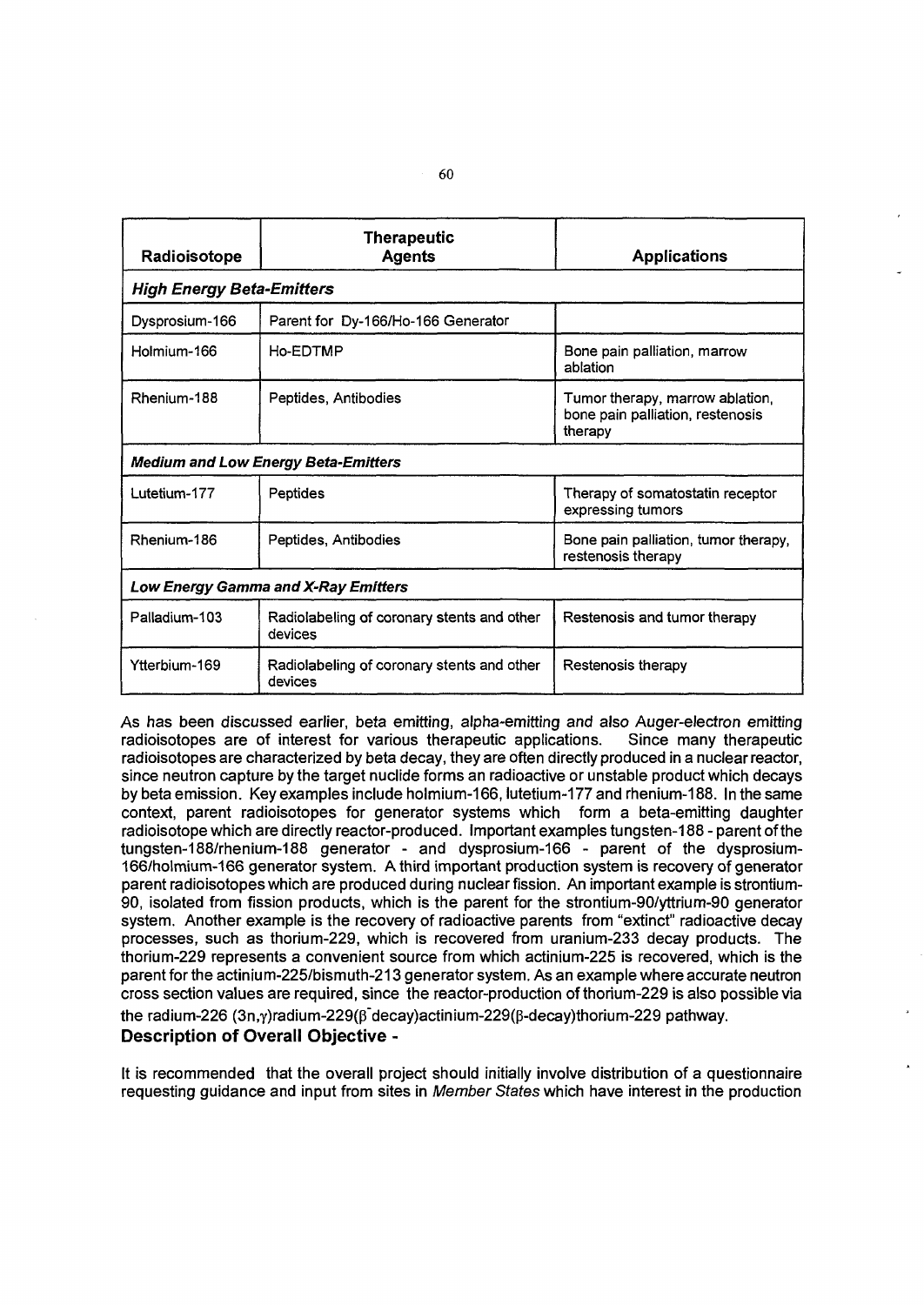and/or availability of reactor-produced therapeutic radioisotopes on those therapeutic radioisotopes of interest, and on neutron cross section data which may be required to all sites in the Member States. The characteristics of the reactors available - including neutron, flux spectra and target handling facilities - in the Member States will also help identify those therapeutic radioisotopes of interest for production. The stage of the project focused on developing the required information should include identifying those sites which have the experimental and analytical/computational capabilities for performing the required irradiations and for calculating neutron cross section values which can be used to predict radioisotope production rates and institutions where research reactors and irradiation facilities are available to obtain the experimental data required for such calculations.

#### **Description of Specific Result Expected from CRP** -

It would be expected that the CRP may result in the preparation of a Report or Manual providing a compilation of neutron spectral cross section values for the reactor production of those therapeutic radioisotopes of current and projected interest and for those reactions for which cross section values or accurate values are not available.

#### **Possible Participants from CRP** -

The participants in this CRP should first of include institutions which have access to research reactors where the necessary irradiations and product analysis can be conducted. In addition, individuals who have the computational capability for data analysis. The Agency has regularly published a manual of Directory of Nuclear Research Reactors (Latest Edition, 1998), from which a list of potential participating reactor sites can be obtained.

#### **References** -

Adelstein, S. J. and Manning, F. J., Editors, "Isotopes for Medicine and the Life Sciences," Committee on Biomedical Isotopes, Division of Sciences, Institute of Medicine, National Academy Press, Washington, D.C., 1994.

Directory of Nuclear Research Reactors, Physics Section, IAEA, 1998.

Future of Nuclear Medicine, Part 3: Assessment of the U.S. Therapeutic Radiopharmaceuticals Market (2001-2020), J. Nucl. Med., 39 (7), pp. 14N-27N (1998).

Isotopes and Radiation, Medical Isotopes - "DOE Expects Increase in Demand, But How Much ?" Nuclear News, June, 65-66 (1999).

Iyer, R. and Knapp, F. F., Jr., Editors, "Radioisotope Production in Nuclear Reactors," IAEA/TECDOC, in press, 2002.

Mariani, G., Bodei, L., Adelstein, S. J. and Kassis, A. I. "Merging Roles of Radiometabolic Therapy of Tumors Based on Auger Electron Emission," J. Nucl. Med., 41, 1519-1521 (2000). Quaim, S. M., Editor, Special Issue on Nuclear Data for Medical Applications," Radiochim. Acta, 89 (4-5), pp 189-355 (2201).

Reba, R. C, Chairman, Nuclear Energy Research Advisory Committee (NERAC) Subcommittee for Isotope Research and Production Planning, Final Report, April 2000,